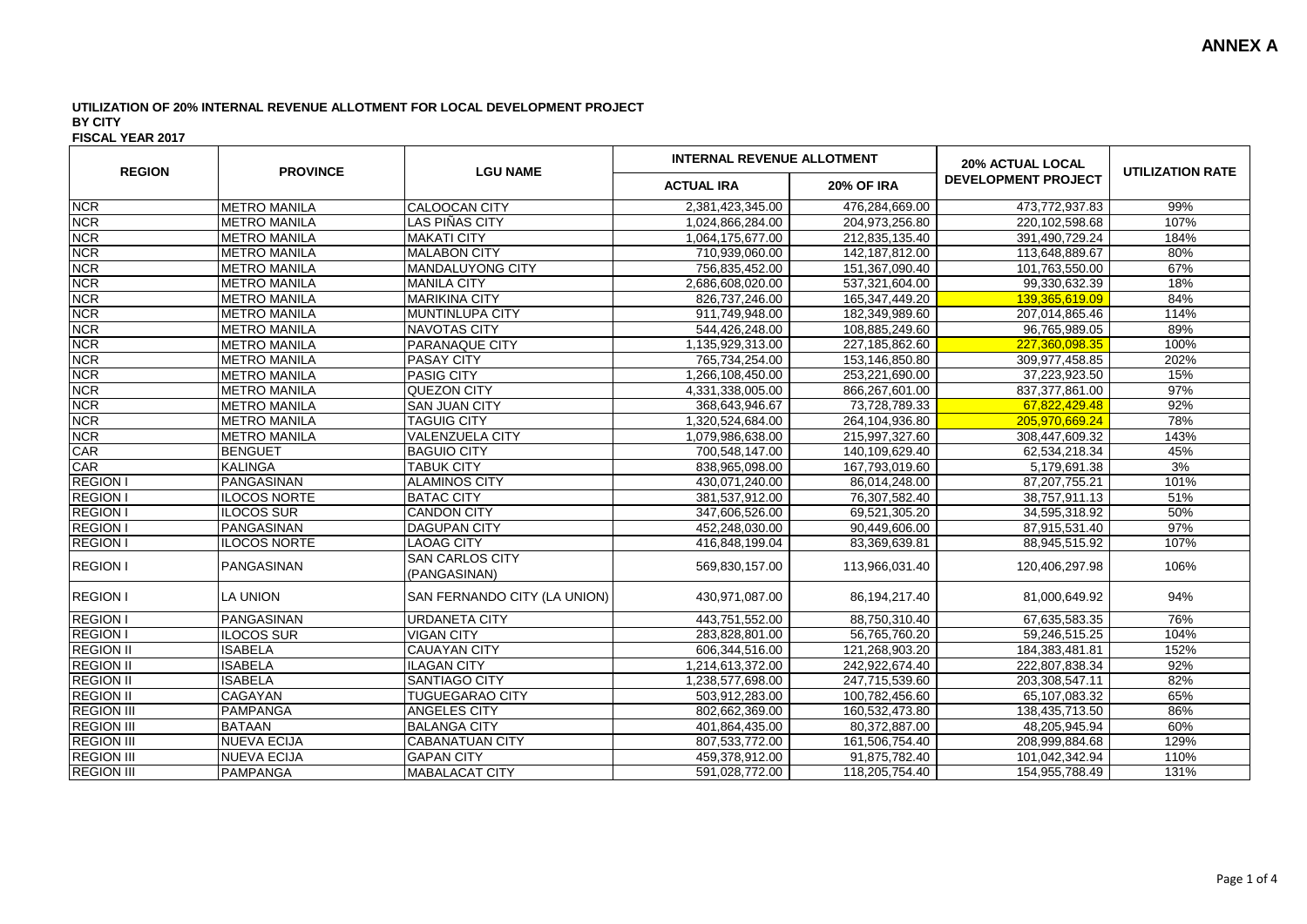| <b>REGION</b>      | <b>PROVINCE</b>      | <b>LGU NAME</b>                        | <b>INTERNAL REVENUE ALLOTMENT</b> |                   | <b>20% ACTUAL LOCAL</b>    |                         |
|--------------------|----------------------|----------------------------------------|-----------------------------------|-------------------|----------------------------|-------------------------|
|                    |                      |                                        | <b>ACTUAL IRA</b>                 | <b>20% OF IRA</b> | <b>DEVELOPMENT PROJECT</b> | <b>UTILIZATION RATE</b> |
| <b>REGION III</b>  | <b>BULACAN</b>       | <b>MALOLOS CITY</b>                    | 582,934,536.80                    | 116,586,907.36    | 38,660,410.63              | 33%                     |
| <b>REGION III</b>  | <b>BULACAN</b>       | <b>MEYCAUAYAN CITY</b>                 | 498,426,576.00                    | 99,685,315.20     | 182,301,352.92             | 183%                    |
| <b>REGION III</b>  | <b>ZAMBALES</b>      | <b>OLONGAPO CITY</b>                   | 652,401,428.00                    | 130,480,285.60    | 213,277,950.86             | 163%                    |
| <b>REGION III</b>  | <b>NUEVA ECIJA</b>   | <b>PALAYAN CITY</b>                    | 319,648,812.00                    | 63,929,762.40     | 2,922,578.40               | 5%                      |
| <b>REGION III</b>  | <b>PAMPANGA</b>      | <b>SAN FERNANDO CITY</b><br>(PAMPANGA) | 656,583,527.00                    | 131,316,705.40    | 41,723,793.92              | 32%                     |
| <b>REGION III</b>  | <b>NUEVA ECIJA</b>   | <b>SAN JOSE CITY</b>                   | 514,258,554.00                    | 102,851,710.80    | 117,649,768.83             | 114%                    |
| <b>REGION III</b>  | <b>BULACAN</b>       | SAN JOSE DEL MONTE CITY                | 1,048,607,062.00                  | 209,721,412.40    | 168,237,017.28             | 80%                     |
| <b>REGION III</b>  | <b>NUEVA ECIJA</b>   | SCIENCE CITY OF MUNOZ                  | 419,789,490.00                    | 83,957,898.00     | 128,317,527.74             | 153%                    |
| <b>REGION III</b>  | <b>TARLAC</b>        | <b>TARLAC CITY</b>                     | 260, 267, 654.00                  | 52,053,530.80     | 194,408,419.44             | 373%                    |
| <b>REGION IV-A</b> | <b>RIZAL</b>         | <b>ANTIPOLO CITY</b>                   | 1,458,136,238.00                  | 291,627,247.60    | 242,455,066.34             | 83%                     |
| <b>REGION IV-A</b> | <b>CAVITE</b>        | <b>BACOOR CITY</b>                     | 1.020.834.048.00                  | 204.166.809.60    | 232.248.527.00             | 114%                    |
| <b>REGION IV-A</b> | <b>BATANGAS</b>      | <b>BATANGAS CITY</b>                   | 838,332,182.00                    | 167,666,436.40    | 50,095,368.21              | 30%                     |
| <b>REGION IV-A</b> | LAGUNA               | <b>BINAN CITY</b>                      | 673,817,712.00                    | 134,763,542.40    | 302,837,590.23             | 225%                    |
| <b>REGION IV-A</b> | LAGUNA               | CABUYAO CITY                           | 639,857,151.00                    | 127,971,430.20    | 31,055,258.90              | 24%                     |
| <b>REGION IV-A</b> | LAGUNA               | <b>CALAMBA CITY</b>                    | 913,921,812.00                    | 182,784,362.40    | 120,765,486.36             | 66%                     |
| <b>REGION IV-A</b> | <b>CAVITE</b>        | <b>CAVITE CITY</b>                     | 339,785,821.00                    | 67,957,164.20     | 70,901,292.40              | 104%                    |
| <b>REGION IV-A</b> | <b>CAVITE</b>        | <b>DASMARINAS CITY</b>                 | 1,147,792,056.00                  | 229,558,411.20    | 44,320,419.25              | 19%                     |
| <b>REGION IV-A</b> | <b>CAVITE</b>        | <b>GENERAL TRIAS CITY</b>              | 675,072,970.00                    | 135,014,594.00    | 342,498,701.96             | 254%                    |
| <b>REGION IV-A</b> | <b>CAVITE</b>        | <b>IMUS CITY</b>                       | 859,611,606.00                    | 171,922,321.20    | 125,201,574.87             | 73%                     |
| <b>REGION IV-A</b> | <b>BATANGAS</b>      | <b>LIPA CITY</b>                       | 789,236,143.00                    | 157,847,228.60    | 135,990,041.28             | 86%                     |
| <b>REGION IV-A</b> | QUEZON               | <b>LUCENA CITY</b>                     | 609.842.702.00                    | 121.968.540.40    | 151.184.413.32             | 124%                    |
| <b>REGION IV-A</b> | LAGUNA               | <b>SAN PABLO CITY</b>                  | 693,433,266.00                    | 138,686,653.20    | 21,078,912.86              | 15%                     |
| <b>REGION IV-A</b> | <b>LAGUNA</b>        | <b>SAN PEDRO CITY</b>                  | 649,700,640.00                    | 129,940,128.00    | 53,903,010.03              | 41%                     |
| <b>REGION IV-A</b> | LAGUNA               | <b>SANTA ROSA CITY</b>                 | 708,702,036.00                    | 141,740,407.20    | 213,464,316.14             | 151%                    |
| <b>REGION IV-A</b> | <b>CAVITE</b>        | <b>TAGAYTAY CITY</b>                   | 334,139,690.00                    | 66,827,938.00     | 7,970,560.00               | 12%                     |
| <b>REGION IV-A</b> | <b>BATANGAS</b>      | <b>TANAUAN CITY</b>                    | 502,782,680.00                    | 100,556,536.00    | 120,894,235.52             | 120%                    |
| <b>REGION IV-A</b> | QUEZON               | <b>TAYABAS CITY</b>                    | 490,744,800.00                    | 98,148,960.00     |                            | 0%                      |
| <b>REGION IV-A</b> | <b>CAVITE</b>        | <b>TRECE MARTIRES CITY</b>             | 429,737,118.00                    | 85,947,423.60     | 56,211,100.78              | 65%                     |
| <b>REGION IV-B</b> | ORIENTAL MINDORO     | <b>CALAPAN CITY</b>                    | 551,927,619.00                    | 110,385,523.80    | 70,232,847.13              | 64%                     |
| <b>REGION IV-B</b> | <b>PALAWAN</b>       | PUERTO PRINCESA CITY                   | 2,219,203,621.99                  | 443,840,724.40    | 320,828,923.79             | 72%                     |
| <b>REGION V</b>    | <b>CAMARINES SUR</b> | <b>IRIGA CITY</b>                      | 441.924.425.00                    | 88,384,885.00     | 143,538,810.53             | 162%                    |
| <b>REGION V</b>    | <b>ALBAY</b>         | <b>LEGAZPI CITY</b>                    | 568, 164, 648.00                  | 113,632,929.60    | 63,033,925.74              | 55%                     |
| <b>REGION V</b>    | <b>ALBAY</b>         | <b>LIGAO CITY</b>                      | 518,657,918.00                    | 103,731,583.60    | 63,842,509.18              | 62%                     |
| <b>REGION V</b>    | <b>MASBATE</b>       | <b>MASBATE CITY</b>                    | 455,204,304.00                    | 91,040,860.80     | 67,617,733.84              | 74%                     |
| <b>REGION V</b>    | <b>CAMARINES SUR</b> | <b>NAGA CITY(CAMARINES SUR)</b>        | 522,005,778.00                    | 104,401,155.60    | 56,092,515.09              | 54%                     |
| <b>REGION V</b>    | SORSOGON             | <b>SORSOGON CITY</b>                   | 617,865,902.00                    | 123,573,180.40    | 137,096,561.75             | 111%                    |
| <b>REGION V</b>    | <b>ALBAY</b>         | <b>TABACO CITY</b>                     | 458.200.744.00                    | 91,640,148.80     | 67,679,516.60              | 74%                     |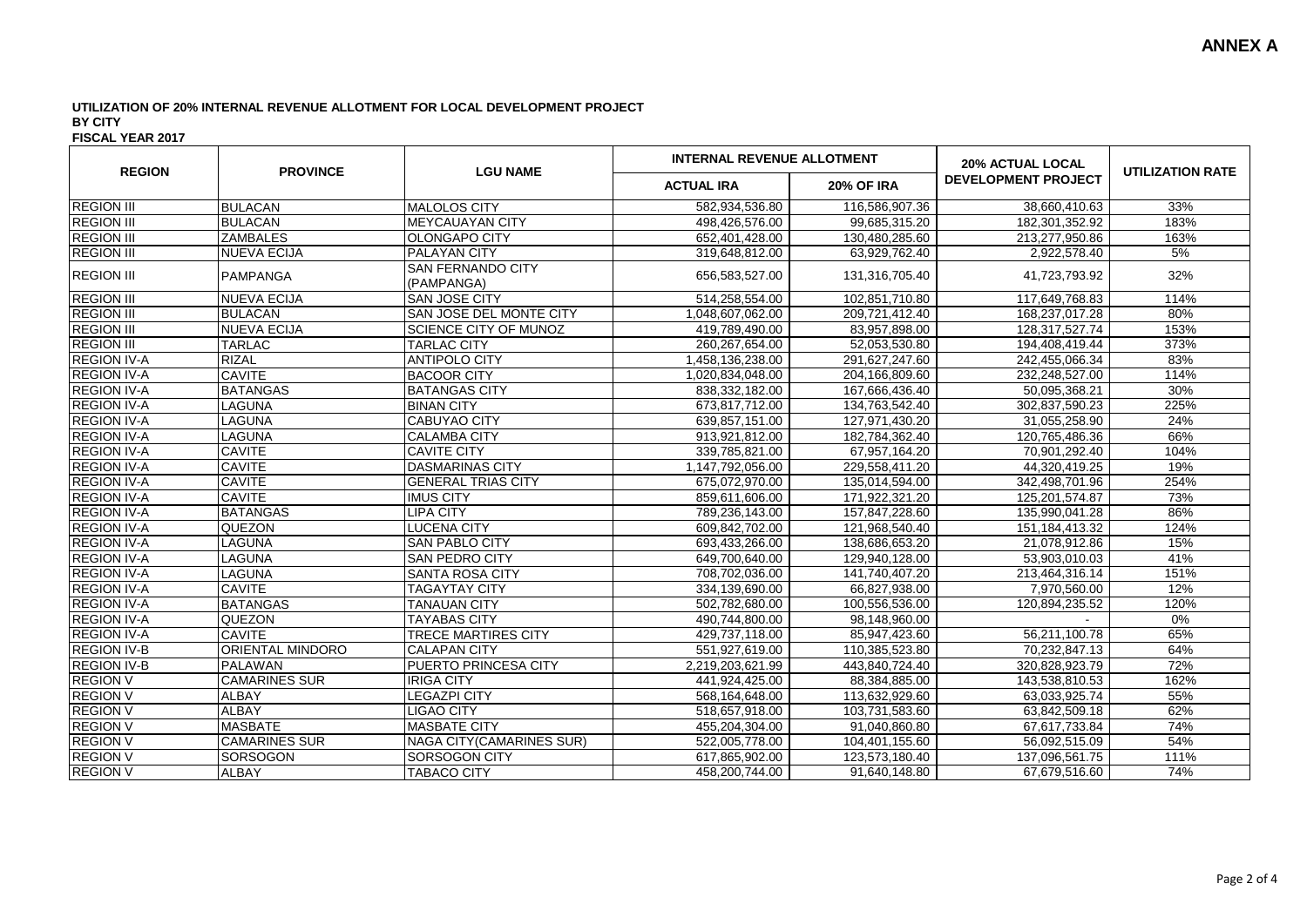| <b>REGION</b>      | <b>PROVINCE</b>              | <b>LGU NAME</b>                         | <b>INTERNAL REVENUE ALLOTMENT</b> |                   | <b>20% ACTUAL LOCAL</b>    |                         |
|--------------------|------------------------------|-----------------------------------------|-----------------------------------|-------------------|----------------------------|-------------------------|
|                    |                              |                                         | <b>ACTUAL IRA</b>                 | <b>20% OF IRA</b> | <b>DEVELOPMENT PROJECT</b> | <b>UTILIZATION RATE</b> |
| <b>REGION VI</b>   | NEGROS OCCIDENTAL            | <b>BACOLOD CITY</b>                     | 1,065,862,248.00                  | 213,172,449.60    | 240,048,936.46             | 113%                    |
| <b>REGION VI</b>   | <b>NEGROS OCCIDENTAL</b>     | <b>BAGO CITY</b>                        | 706,015,251.00                    | 141,203,050.20    | 73,338,888.54              | 52%                     |
| <b>REGION VI</b>   | <b>NEGROS OCCIDENTAL</b>     | <b>CADIZ CITY</b>                       | 771,938,371.00                    | 154, 387, 674. 20 | 197,569,361.11             | 128%                    |
| <b>REGION VI</b>   | NEGROS OCCIDENTAL            | <b>ESCALANTE CITY</b>                   | 456,347,719.00                    | 91,269,543.80     | 57,067,227.19              | 63%                     |
| <b>REGION VI</b>   | NEGROS OCCIDENTAL            | <b>HIMAMAYLAN CITY</b>                  | 596,941,406.00                    | 119,388,281.20    | 121,472,771.77             | 102%                    |
| <b>REGION VI</b>   | <b>ILOILO</b>                | <b>ILOILO CITY</b>                      | 849,837,540.00                    | 169,967,508.00    | 111,456,454.06             | 66%                     |
| <b>REGION VI</b>   | NEGROS OCCIDENTAL            | <b>KABANKALAN CITY</b>                  | 931,862,221.00                    | 186,372,444.20    | 46,814,865.05              | 25%                     |
| <b>REGION VI</b>   | INEGROS OCCIDENTAL           | <b>LA CARLOTA CITY</b>                  | 375,918,136.00                    | 75,183,627.20     | 65,563,522.43              | 87%                     |
| <b>REGION VI</b>   | <b>ILOILO</b>                | <b>PASSI CITY</b>                       | 479,504,447.00                    | 95,900,889.40     | 56,849,985.96              | 59%                     |
| <b>REGION VI</b>   | CAPIZ                        | <b>ROXAS CITY</b>                       | 485,447,061.00                    | 97,089,412.20     | 46,547,264.68              | 48%                     |
| <b>REGION VI</b>   | <b>NEGROS OCCIDENTAL</b>     | <b>SAGAY CITY</b>                       | 625,107,852.00                    | 125,021,570.40    | 127,799,332.11             | 102%                    |
| <b>REGION VI</b>   | NEGROS OCCIDENTAL            | <b>SAN CARLOS CITY (NEGROS</b><br>OCC.) | 692,238,638.00                    | 138,447,727.60    | 80,638,364.03              | 58%                     |
| <b>REGION VI</b>   | <b>NEGROS OCCIDENTAL</b>     | <b>SILAY CITY</b>                       | 515,120,172.05                    | 103,024,034.41    | 73,495,622.97              | 71%                     |
| <b>REGION VI</b>   | NEGROS OCCIDENTAL            | SIPALAY CITY                            | 555,017,274.00                    | 111,003,454.80    | 140,664,048.00             | 127%                    |
| <b>REGION VI</b>   | NEGROS OCCIDENTAL            | TALISAY CITY (NEGROS OCC.)              | 473,325,459.00                    | 94,665,091.80     | 19,022,615.43              | 20%                     |
| <b>REGION VI</b>   | NEGROS OCCIDENTAL            | <b>VICTORIAS CITY</b>                   | 406,533,521.00                    | 81,306,704.20     | 25,457,992.80              | 31%                     |
| <b>REGION VII</b>  | NEGROS ORIENTAL              | <b>BAIS CITY</b>                        | 521,241,912.00                    | 104,248,382.40    | 36,254,839.80              | 35%                     |
| <b>REGION VII</b>  | NEGROS ORIENTAL              | <b>BAYAWAN CITY (TULONG)</b>            | 847,376,232.00                    | 169,475,246.40    | 50,626,876.60              | 30%                     |
| <b>REGION VII</b>  | <b>CEBU</b>                  | <b>BOGO CITY</b>                        | 371,943,444.00                    | 74,388,688.80     | 27,918,551.32              | 38%                     |
| <b>REGION VII</b>  | NEGROS ORIENTAL              | <b>CANLAON CITY</b>                     | 386,429,088.00                    | 77,285,817.60     | 23,094,739.58              | 30%                     |
| <b>REGION VII</b>  | <b>CEBU</b>                  | <b>CARCAR CITY</b>                      | 437,528,330.00                    | 87,505,666.00     | 26,775,429.92              | 31%                     |
| <b>REGION VII</b>  | <b>CEBU</b>                  | <b>CEBU CITY</b>                        | 1,690,566,143.00                  | 338,113,228.60    |                            | $0\%$                   |
| <b>REGION VII</b>  | <b>CEBU</b>                  | <b>DANAO CITY</b>                       | 452,206,934.00                    | 90,441,386.80     | 61,055,427.70              | 68%                     |
| <b>REGION VII</b>  | <b>NEGROS ORIENTAL</b>       | <b>DUMAGUETE CITY</b>                   | 393,889,224.00                    | 78,777,844.80     | 24,538,732.07              | 31%                     |
| <b>REGION VII</b>  | NEGROS ORIENTAL              | <b>GUIHULNGAN CITY</b>                  | 598,171,879.00                    | 119,634,375.80    | 50,206,594.85              | 42%                     |
| <b>REGION VII</b>  | CEBU                         | <b>LAPU-LAPU CITY</b>                   | 784,758,504.00                    | 156,951,700.80    | 54,522,064.54              | 35%                     |
| <b>REGION VII</b>  | <b>CEBU</b>                  | <b>MANDAUE CITY</b>                     | 700,560,876.00                    | 140,112,175.20    | 40,696,873.73              | 29%                     |
| <b>REGION VII</b>  | CEBU                         | NAGA CITY (CEBU)                        | 421,444,500.00                    | 84,288,900.00     | 63,431,230.29              | 75%                     |
| <b>REGION VII</b>  | <b>BOHOL</b>                 | <b>TAGBILARAN CITY</b>                  | 363,825,052.00                    | 72,765,010.40     | 46,716,832.42              | 64%                     |
| <b>REGION VII</b>  | <b>CEBU</b>                  | TALISAY CITY (CEBU)                     | 529,914,864.00                    | 105,982,972.80    | 73,627,616.94              | 69%                     |
| <b>REGION VII</b>  | NEGROS ORIENTAL              | <b>TANJAY CITY</b>                      | 497,640,527.00                    | 99,528,105.40     | 18,756,623.68              | 19%                     |
| <b>REGION VII</b>  | <b>CEBU</b>                  | <b>TOLEDO CITY</b>                      | 580,231,593.00                    | 116,046,318.60    | 15,549,457.31              | 13%                     |
| <b>REGION VIII</b> | <b>LEYTE</b>                 | <b>BAYBAY CITY</b>                      | 666,105,451.00                    | 133,221,090.20    | 128,735,949.01             | 97%                     |
| <b>REGION VIII</b> | <b>EASTERN SAMAR</b>         | <b>BORONGAN CITY</b>                    | 622,863,854.00                    | 124,572,770.80    | 14,497,988.73              | 12%                     |
| <b>REGION VIII</b> | <b>WESTERN SAMAR (SAMAR)</b> | <b>CALBAYOG CITY</b>                    | 1,066,265,550.00                  | 213,253,110.00    | 102,659,791.58             | 48%                     |
| <b>REGION VIII</b> | <b>WESTERN SAMAR (SAMAR)</b> | <b>CATBALOGAN CITY</b>                  | 527,784,461.00                    | 105,556,892.20    | 21,675,133.77              | 21%                     |
| <b>REGION VIII</b> | <b>SOUTHERN LEYTE</b>        | <b>MAASIN CITY</b>                      | 459,625,736.94                    | 91,925,147.39     | 50,313,785.15              | 55%                     |